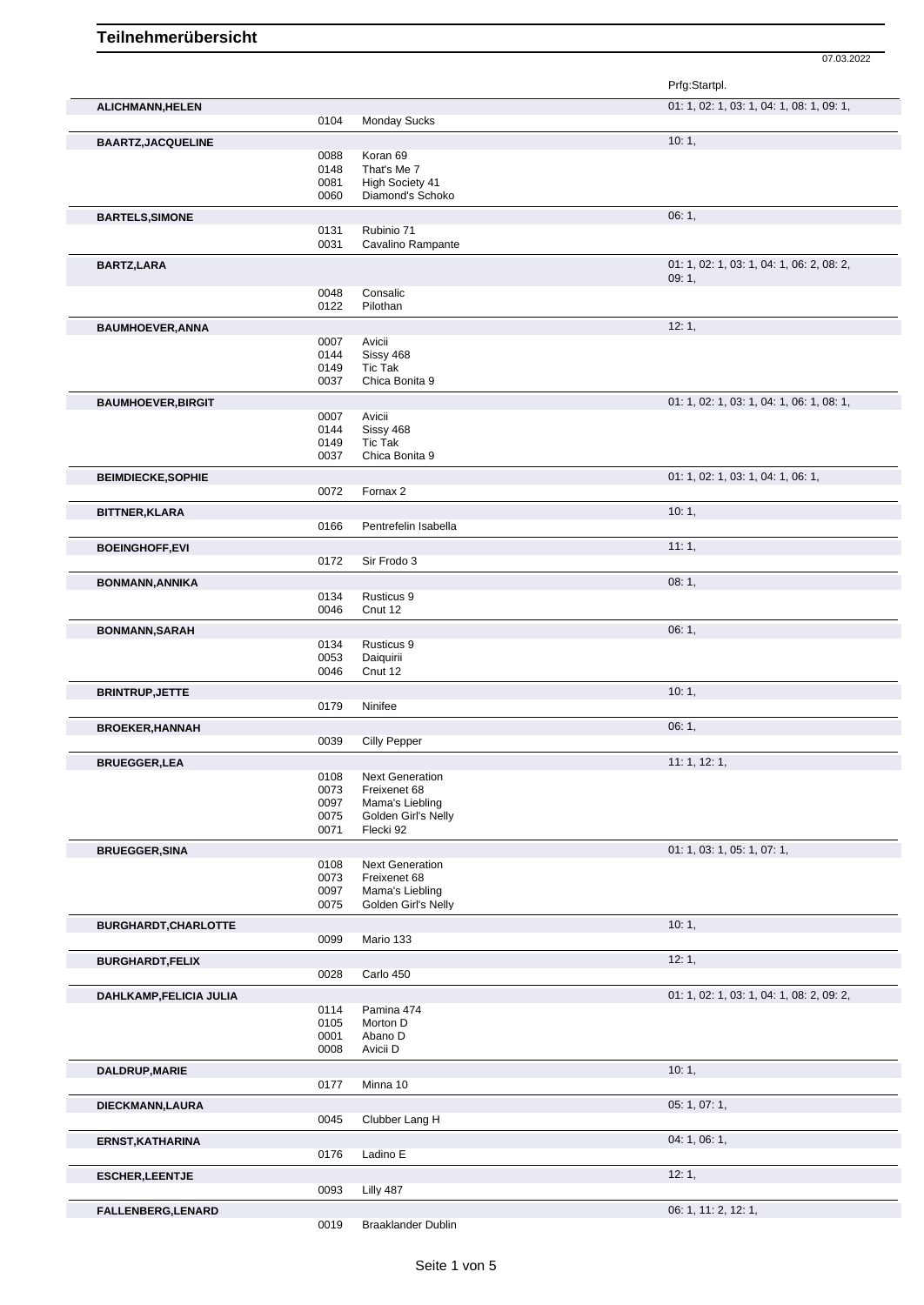Ē

|                                 |                              |                                                                       | 07.03.2022                                         |
|---------------------------------|------------------------------|-----------------------------------------------------------------------|----------------------------------------------------|
|                                 |                              |                                                                       | Prfg:Startpl.                                      |
|                                 | 0079                         | Haribo 75                                                             |                                                    |
| <b>FALLENBERG,LUISA</b>         |                              |                                                                       | 01: 1, 02: 1, 03: 1, 04: 1, 06: 1, 08: 1,<br>09:1, |
|                                 | 0033<br>0052<br>0079         | Centurio 43<br>Cordula 52<br>Haribo 75                                |                                                    |
| <b>FALLENBERG, MARIE</b>        |                              |                                                                       | 01: 1, 02: 1, 03: 1, 04: 1, 08: 1, 09: 1,          |
|                                 | 0019<br>0052                 | <b>Braaklander Dublin</b><br>Cordula 52                               |                                                    |
| FIEBER, RANJA                   |                              |                                                                       | 10: 1, 11: 1, 12: 1,                               |
|                                 | 0159                         | Verano Dancer                                                         |                                                    |
| <b>FLACKE, NIKE MARIE</b>       |                              |                                                                       | 10: 1, 11: 1, 12: 1,                               |
|                                 | 0154<br>0027<br>0143<br>0091 | <b>Top Navaria</b><br>Captain Sharky 2<br>Sirtaki BEVS<br>Leandra 234 |                                                    |
| <b>FLACKE, PAULA</b>            |                              |                                                                       | 01: 1, 02: 1, 03: 1, 04: 1, 05: 1, 06: 1,          |
|                                 | 0154<br>0027<br>0091         | Top Navaria<br>Captain Sharky 2<br>Leandra 234                        |                                                    |
| <b>FREISFELD, JOHANN</b>        |                              |                                                                       | 01: 1, 02: 1, 03: 1, 04: 1, 08: 1, 09: 1,          |
|                                 | 0154<br>0027<br>0091         | Top Navaria<br>Captain Sharky 2<br>Leandra 234                        |                                                    |
| <b>FROECHTE, AMELIE</b>         |                              |                                                                       | 10: 1, 12: 1,                                      |
|                                 | 0086                         | Kloppo                                                                |                                                    |
| <b>FUECHTLING,LEONIE</b>        | 0115                         | <b>Paul 725</b>                                                       | 10: 1, 12: 1,                                      |
| <b>GEBBE, ANNIKA</b>            |                              |                                                                       | 05: 1, 06: 1,                                      |
|                                 | 0102<br>0015                 | Missis Barnaby<br>Belvino R                                           |                                                    |
| <b>GEIPING, GRETA MAGDALENA</b> | 0022                         | Call me Baronesse                                                     | 01: 1, 04: 1, 08: 1,                               |
| <b>GUNDLACH,LENA</b>            |                              |                                                                       | 10: 1, 12: 1,                                      |
|                                 | 0165                         | Django                                                                |                                                    |
| <b>HEBECKE, ALICIA</b>          |                              |                                                                       | 11:1,                                              |
|                                 | 0038                         | Chilli Pepper 11                                                      |                                                    |
| <b>HEEREN, PIA</b>              | 0057                         | Dembelee                                                              | 09:1,                                              |
| HEIDE, KATHARINA VON DER        |                              |                                                                       | 08: 1, 09: 1,                                      |
|                                 | 0128                         | Quintus 117                                                           |                                                    |
|                                 |                              |                                                                       |                                                    |

| יים יש אישי מייחדיות מיידים שום ו |                                   |                                    |
|-----------------------------------|-----------------------------------|------------------------------------|
|                                   | 0128<br>Quintus 117               |                                    |
| <b>HEINRICH, FRIEDA</b>           |                                   | 01: 1, 02: 1, 03: 1, 04: 1, 06: 2, |
|                                   | Picolino S.W.<br>0121             |                                    |
|                                   | 0036<br>Chateauneuf du pape       |                                    |
| <b>HEITBAUM, JAN</b>              |                                   | 10: 2, 12: 1,                      |
|                                   | Nimton<br>0164                    |                                    |
|                                   | 0152<br>Top Gun's Toffifee        |                                    |
| <b>HEITPLATZ, DIANA</b>           |                                   | 12:1                               |
|                                   | Raya Aurora<br>0129               |                                    |
| <b>HEITPLATZ, MELINA</b>          |                                   | 01: 1, 02: 1, 03: 1, 04: 1, 06: 1, |
|                                   | Arika 9<br>0006                   |                                    |
|                                   | Pepe S 4<br>0118                  |                                    |
| <b>HOECKENKAMP,LINA</b>           |                                   | 05:1,                              |
|                                   | Top Vidana<br>0155                |                                    |
| <b>HOLTMANN, MARIE</b>            |                                   | 10: 1, 12: 1,                      |
|                                   | 0064<br>Dusty 739                 |                                    |
| <b>HORSTMANN, MAIKE</b>           |                                   | 01: 1, 02: 1, 03: 1, 04: 1,        |
|                                   | See Me Dancing 3<br>0169          |                                    |
| HUETTEMANN, FLORENTINE            |                                   | 01: 1, 02: 1, 03: 1, 04: 1, 06: 1, |
|                                   | 0170<br>Rainbow 159               |                                    |
| <b>HUTHWELKER, HANNES</b>         |                                   | 01: 1, 02: 1, 03: 1, 04: 1,        |
|                                   | 0151<br><b>Top Cinderella NRW</b> |                                    |
| <b>JELINEK, NATALIE</b>           |                                   | 10:1,                              |
|                                   | Silver<br>0181                    |                                    |
| JUECKER, KLARA MARIE              |                                   | 01: 1, 02: 1, 03: 1, 04: 1,        |
|                                   | Marla SG<br>0100                  |                                    |
| <b>KOENIG, SOPHIA</b>             |                                   | 10: 1, 11: 1,                      |
|                                   | 0167<br>Levi 39                   |                                    |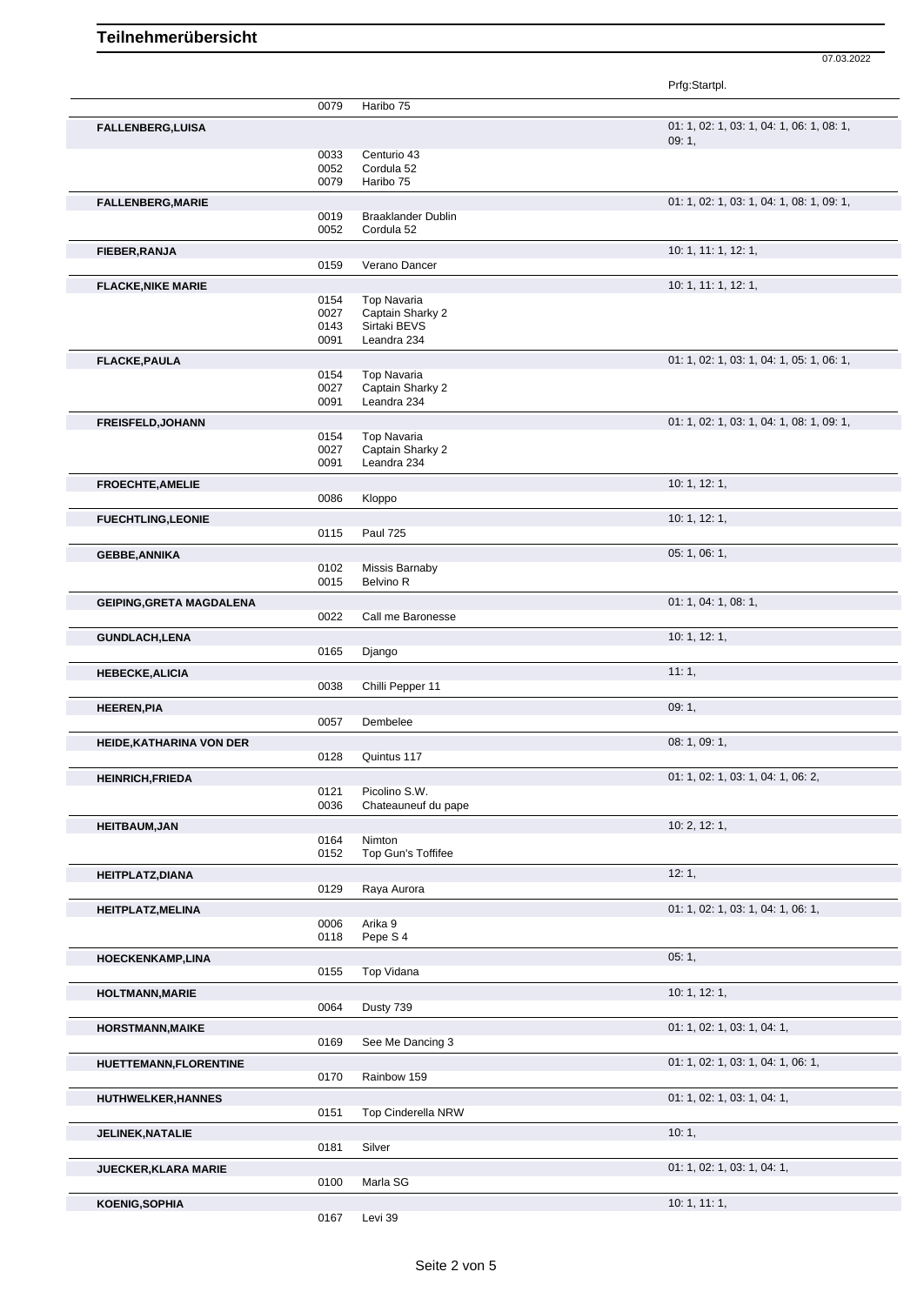## **Teilnehmerübersicht**

07.03.2022

|                                  |              |                                         | Prfg:Startpl.                             |
|----------------------------------|--------------|-----------------------------------------|-------------------------------------------|
|                                  | 0174         | Levi 39                                 |                                           |
| KOSCHMIEDER, MAYA                | 0171         | Belan                                   | 01: 1, 02: 1, 03: 1, 04: 1,               |
|                                  |              |                                         |                                           |
| <b>KREVERT, MICHELLE</b>         | 0040         | Cinderella 648                          | 05:1,                                     |
|                                  | 0011         | Balinero 4                              |                                           |
| <b>KROES, ANNA</b>               |              |                                         | 01: 1, 02: 1, 03: 1, 04: 1,               |
|                                  | 0055         | Daquiina                                |                                           |
|                                  | 0163         | Whynot Forever                          |                                           |
|                                  | 0116<br>0142 | Pearly Rose<br>Sir Shorty 3             |                                           |
|                                  |              |                                         | 01: 1, 02: 1, 03: 1, 04: 1,               |
| <b>KROES,LEA</b>                 | 0012         | Balou B 4                               |                                           |
|                                  | 0116         | Pearly Rose                             |                                           |
| <b>KROKER, JULE ROSA</b>         |              |                                         | 05: 1, 11: 1, 12: 1,                      |
|                                  | 0069         | Festina VS                              |                                           |
|                                  | 0003         | Alisa WS                                |                                           |
| <b>KROKER, UMA HELENA</b>        |              |                                         | 08: 1, 09: 1,                             |
|                                  | 0123         | Queen 161                               |                                           |
|                                  | 0003         | Alisa WS                                |                                           |
| KUEHNHENRICH, GRETA              |              |                                         | 05: 2, 07: 1,                             |
|                                  | 0130<br>0150 | Rose of Midnight<br><b>Top Champion</b> |                                           |
|                                  | 0153         | <b>Top Magic Mike</b>                   |                                           |
|                                  | 0155         | Top Vidana                              |                                           |
| <b>LAMMER, FYNN</b>              |              |                                         | 08: 1, 09: 1,                             |
|                                  | 0173         | Raising Storm                           |                                           |
| LICHTENBERG, JOLINA              |              |                                         | 05: 1, 07: 1,                             |
|                                  | 0175         | Brown Bonita                            |                                           |
| LOECHTER, KATHARINA              |              |                                         | 05:1,                                     |
|                                  | 0082         | Ich bin Johnny                          |                                           |
| LOHMANN, ANNA                    |              |                                         | 10: 1, 12: 1,                             |
|                                  | 0018         | Botero 8                                |                                           |
| LUETKE ALDENHOEVEL, MAIKE        |              |                                         | 08: 1, 09: 1,                             |
|                                  | 0051         | Corano 25                               |                                           |
| <b>LUETKE BRINTRUP, THERESA</b>  |              |                                         | 01: 1, 02: 1, 03: 1, 04: 1, 06: 1,        |
|                                  | 0094         | Livius 138                              |                                           |
|                                  | 0162         | Viva Feliz P                            |                                           |
| <b>MENDE, HANNAH</b>             | 0034         | Charisma 274                            | 05: 1, 06: 1,                             |
|                                  |              |                                         |                                           |
| <b>MERTENS, SVEA MARIA</b>       | 0058         | Demirell 2                              | 01: 1, 03: 1,                             |
|                                  |              |                                         |                                           |
| <b>MIERCK, STELLA MARIE</b>      | 0004         | Amethist D                              | 01: 1, 02: 1, 03: 1, 04: 1, 05: 1,        |
|                                  |              |                                         |                                           |
| <b>MOELLMANN, NINA</b>           | 0050         | Cooper W                                | 01: 1, 02: 1, 03: 1, 04: 1,               |
|                                  |              |                                         |                                           |
| <b>MOELLMANN, SIMON</b>          | 0133         | Ruby Tuesday 79                         | 07:1,                                     |
| <b>REHER, ANNIKA</b>             |              |                                         | 06: 1, 08: 1,                             |
|                                  | 0085         | <b>Kleykottens Dalmore</b>              |                                           |
|                                  | 0141         | Sir Richard 6                           |                                           |
| REINERMANN, HANNA                |              |                                         | 12:1,                                     |
|                                  | 0146         | Spidergirl MR                           |                                           |
|                                  | 0136         | Sambuca MR                              |                                           |
| <b>RESING, MARIE</b>             |              |                                         | 05:1,06:1,                                |
|                                  | 0016         | Bernie 19                               |                                           |
| <b>SCHEMMER, CHRISTINA</b>       |              |                                         | 01: 1, 02: 1, 03: 1, 04: 1, 08: 1, 09: 1, |
|                                  | 0101         | Mexican Sky P.D.                        |                                           |
| <b>SCHOBER, LENJA MARIE</b>      |              |                                         | 10:1,                                     |
|                                  | 0056         | Darko 23                                |                                           |
| <b>SCHOLBROCK, MARIE</b>         |              |                                         | 01: 1, 02: 1, 03: 1, 04: 1, 09: 1,        |
|                                  | 0110         | Nilson L                                |                                           |
| <b>SCHRIEF, HELENA</b>           |              |                                         | 08:1,                                     |
|                                  | 0049         | Cookie 94                               |                                           |
| <b>SCHUERHOFF,LEA</b>            |              |                                         | 10:1,                                     |
|                                  | 0109         | Nico 1079                               |                                           |
| <b>SCHULZE PELLENGAHR, FLORA</b> |              |                                         | 01: 1, 03: 1, 05: 1, 12: 1,               |
|                                  | 0160         | Very Happy 4                            |                                           |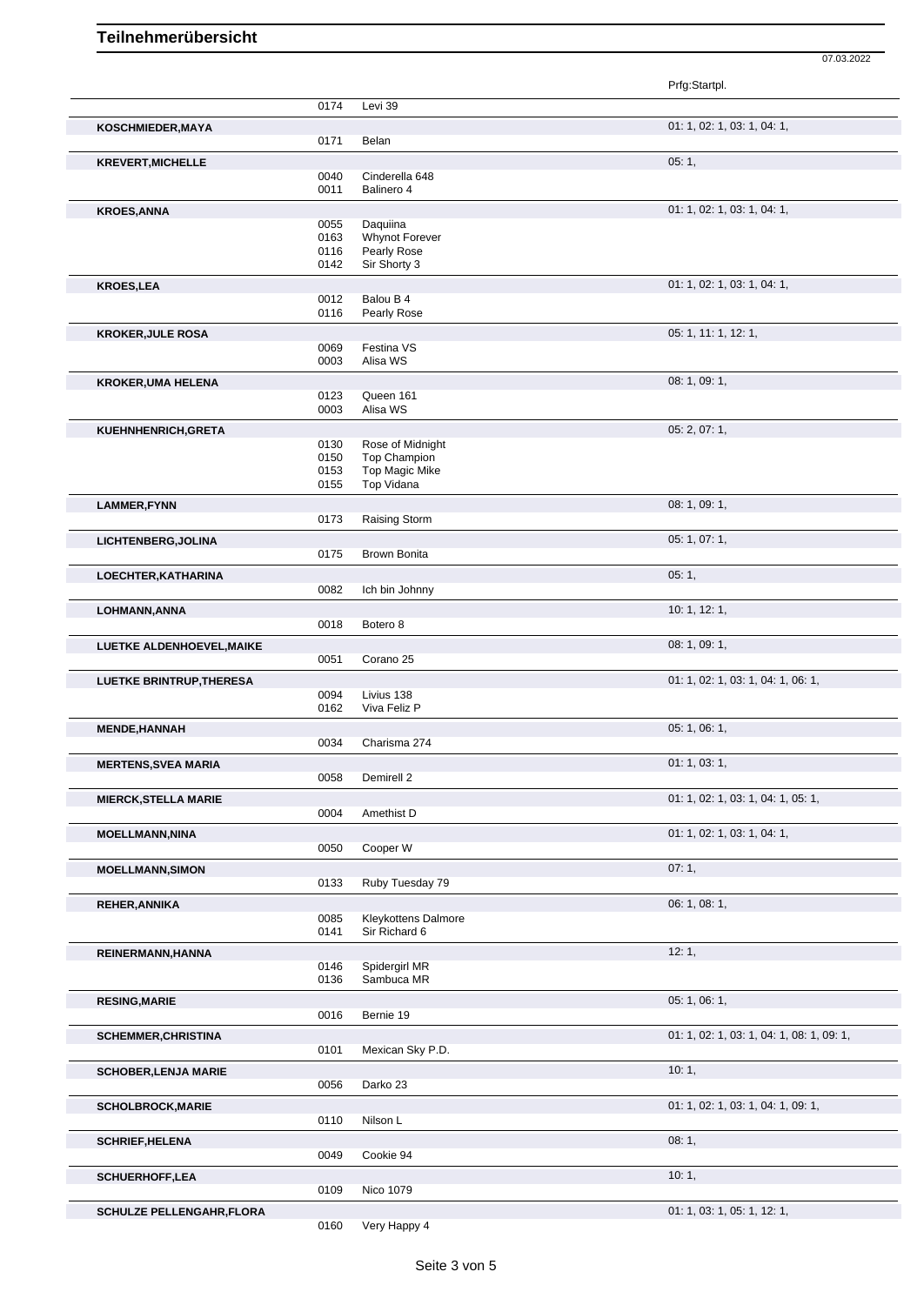07.03.2022

Prfg:Startpl.

| <b>SCHWERT,LAURA</b>        |              |                                     | 01: 1, 02: 1, 03: 1, 04: 1, 05: 1, 06: 1, |
|-----------------------------|--------------|-------------------------------------|-------------------------------------------|
|                             | 0042         | Clark Gable 4                       |                                           |
|                             | 0117         | Pepe 284                            |                                           |
|                             | 0067         | Fein Cera S                         |                                           |
|                             | 0078         | Haribo 62                           |                                           |
|                             | 0020         | <b>Buddy Holly S</b>                |                                           |
|                             | 0013         | <b>Balounita S</b>                  |                                           |
|                             | 0156         | Valencia 128                        |                                           |
|                             | 0059         | Devito S                            |                                           |
|                             |              |                                     | 01: 1, 03: 1,                             |
| <b>SCHWERT,LENA</b>         | 0133         | Ruby Tuesday 79                     |                                           |
|                             | 0067         | Fein Cera S                         |                                           |
|                             | 0078         | Haribo 62                           |                                           |
|                             | 0156         | Valencia 128                        |                                           |
|                             | 0059         | Devito S                            |                                           |
|                             |              |                                     | 11: 1, 12: 1,                             |
| <b>SCHWERT, MARIE</b>       | 0117         | Pepe 284                            |                                           |
|                             | 0043         | Clooney 101                         |                                           |
|                             | 0067         | Fein Cera S                         |                                           |
|                             | 0078         | Haribo 62                           |                                           |
|                             | 0054         | Dana im Glück C                     |                                           |
|                             | 0156         | Valencia 128                        |                                           |
|                             |              |                                     | 08: 1, 09: 1,                             |
| SEIDEL, LILLY-NOEMI         | 0047         | Conen's Girl                        |                                           |
|                             |              |                                     |                                           |
| SODDEMANN, GRETA            |              |                                     | 06: 2, 08: 1,                             |
|                             | 0107         | Nandela                             |                                           |
|                             | 0089         | Krümmel 30                          |                                           |
|                             | 0068         | Felice 66                           |                                           |
|                             | 0147<br>0135 | Tera 7<br>Safari 49                 |                                           |
|                             |              |                                     |                                           |
| SPIELBRINK, CARLA           |              |                                     | 10:1,                                     |
|                             | 0178         | Coco                                |                                           |
| <b>STOEVER, CAROLIN</b>     |              |                                     | 01: 1, 04: 1, 06: 1, 08: 1,               |
|                             | 0066         | Fauntleroy'S                        |                                           |
|                             |              |                                     | 10: 1, 11: 1, 12: 1,                      |
| <b>SUESSMANN,LASSE</b>      | 0138         | Schröder 59                         |                                           |
|                             |              |                                     |                                           |
| <b>SULT, BERIT JORUNN</b>   |              |                                     | 01: 1, 02: 1, 03: 1,                      |
|                             | 0063         | Dr.Dolittle 6                       |                                           |
| <b>SULT, JORDIS ELINA</b>   |              |                                     | 01: 2, 02: 2, 03: 2, 04: 1, 06: 1,        |
|                             | 0005         | Andiamo 271                         |                                           |
|                             | 0098         | Marcristo TF                        |                                           |
| SUTTRUP, JULIA              |              |                                     | 10:1,                                     |
|                             | 0180         | Leo                                 |                                           |
|                             |              |                                     | 12:1,                                     |
| <b>TEKAAT, EMMA PAULINE</b> | 0168         |                                     |                                           |
|                             |              | Flamenca                            |                                           |
| <b>THIEMANN,LEA</b>         |              |                                     | 06: 1, 08: 1, 09: 1,                      |
|                             | 0010         | <b>Bailey D</b>                     |                                           |
|                             | 0158         | Varelli                             |                                           |
| THYEN, GRETA                |              |                                     | 10:1,                                     |
|                             | 0182         | Lukas                               |                                           |
| TITTEL, CHIARA              |              |                                     | 05:1,                                     |
|                             | 0070         | Feuertanz 24                        |                                           |
|                             |              |                                     |                                           |
| <b>TOENNISSEN, AMELIE</b>   |              |                                     | 01: 1, 02: 1, 03: 1, 04: 1, 06: 2, 08: 1, |
|                             | 0030         | Casper 447                          |                                           |
|                             | 0096         | Majolie 4                           |                                           |
|                             | 0035<br>0113 | Charly 1723<br>Palomina 14          |                                           |
|                             | 0125         | Querida H                           |                                           |
|                             | 0106         | My Sunshine SG                      |                                           |
|                             | 0080         | Haya 28                             |                                           |
|                             |              |                                     |                                           |
| <b>TOENNISSEN,LARA</b>      |              |                                     | 01: 1, 02: 1, 03: 1, 04: 1, 06: 1,        |
|                             | 0030         | Casper 447                          |                                           |
|                             | 0096         | Majolie 4<br>Charly 1723            |                                           |
|                             | 0035         | My Sunshine SG                      |                                           |
|                             | 0106         |                                     |                                           |
|                             | 0120         | Phinox 2<br>Odelie van de Celiebrug |                                           |
|                             | 0112<br>0080 | Haya 28                             |                                           |
|                             |              |                                     |                                           |
| <b>VORMANN,LUKAS</b>        |              |                                     | 10: 1, 11: 1, 12: 1,                      |
|                             | 0056         | Darko 23                            |                                           |
| <b>VORMANN, SOPHIE</b>      |              |                                     | 10: 1, 11: 1, 12: 1,                      |
|                             | 0137         | Scarlett 766                        |                                           |
|                             |              |                                     |                                           |